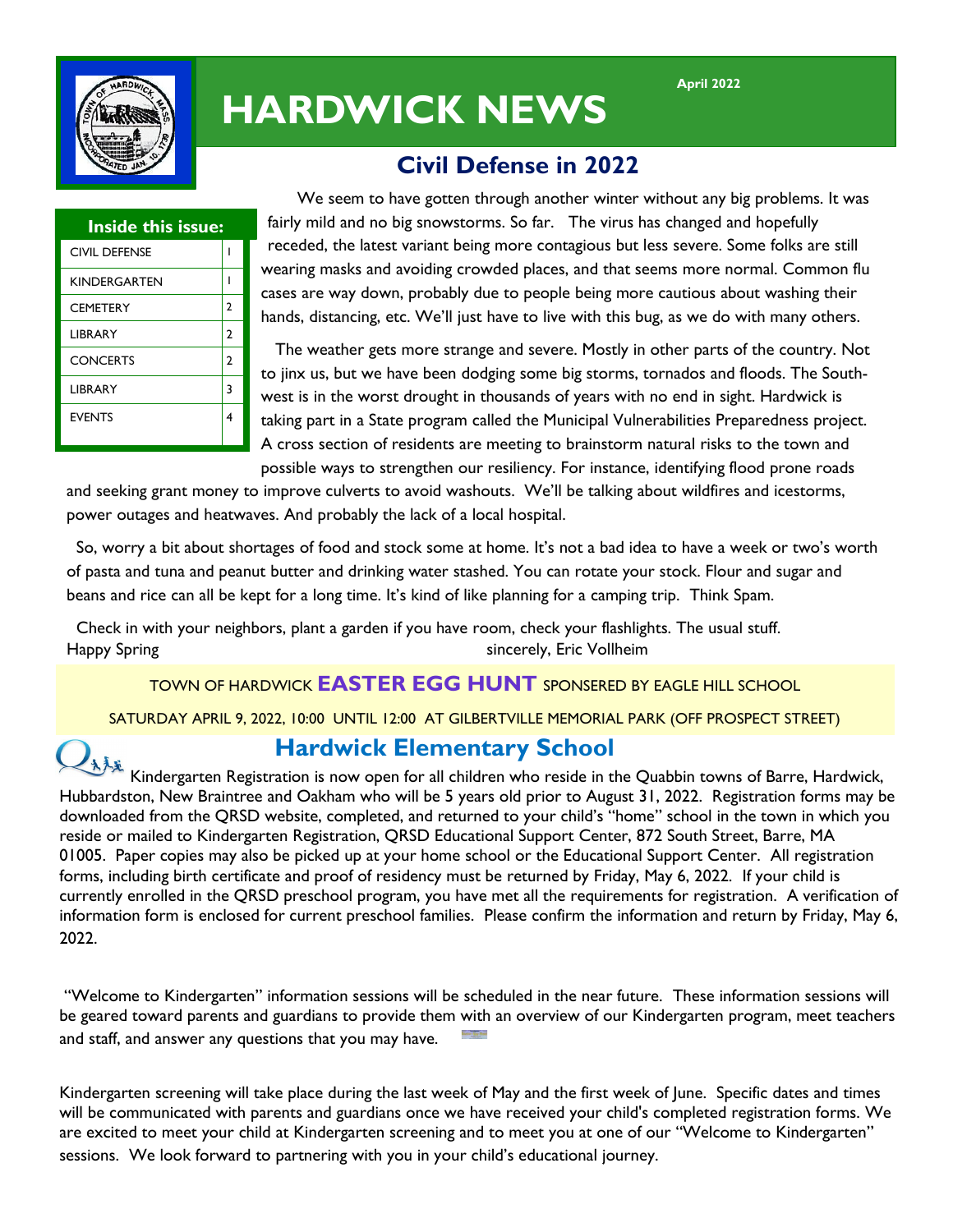The Upper Cemetery will open for burials on April 1, 2022.

Please remove all flowers and pots from burial sites as the cemetery crew will begin a spring cleanup

### CEMETERY FEE SCHEDULE - Burial Plots - \$850.00

### BURIAL COSTS -

CASKET - Monday thru Thursday - \$550.00 Friday & Saturday - (No Sunday or Holiday Burials) - \$700.00

# **Paige Memorial Library Ongoing Programs Wednesday mornings at 10:30 am**

**Story, Play, Art, Science:** Join us, outdoors weather permitting, to hear stories and do activities while interacting with this very active and happy pre-school group. Please notify us as to how many are coming so that we can have enough materials available.

## **Thursdays at 6:00 pm - The Paige**

**Writers:** Be energized to create and to be motivated to keep writing. There are no rules other than to give and get support and encouragement from other writers. Come share your stories, your memories, and your creative energy. Make new friends, record a community memory, create a legacy.

# **Gilbertville Library Ongoing Programs**

 Book Club Meets the first Friday of each month from 4-5pm □□□

> Knitting Club meets every Wednesday at 2:30 pm□□

Tutoring sessions by appointment 413-477-6312

# CREMATION OR INFANT BURIALS - Monday thru Thursday - \$400.00

Friday & Saturday - (No Sunday or Holiday Burials) - \$500.00

### FOOTING COSTS -

Ground Marker Base - \$150.00 Monument Base - \$75.00 per square foot (Minimum \$150.00)

Cemetery Commissioner contact information - [ceme](mailto:cemetery.hardwick@gmail.com)[tery.hardwick@gmail.com](mailto:cemetery.hardwick@gmail.com)

# **CONCERTS AT THE**

## **STONE CHURCH CULTURAL CENTER**



2 pm Sunday, April 10 Michael Poll classical guitar Emi Ferguson flute



7 pm Saturday, May 7 Peter Krasinski presents It, the 1927 classic silent film starring Clara Bow



7 pm Saturday, June 11 Daniel Brevik bass-baritone Jennifer Fijal-Brevik mezzo-soprano Malcolm Halliday piano



4 pm Saturday, September 24 Yulia Zhuravleva violin Sima Kustanovich piano

# CONCERTS ON THE LAWN

1 pm Sunday, June 19 **Weir River Jazz Sizzle Into Summer** 

2 pm Sunday, June  $5$ **Weir River Concert Band A Walk Down Broadway** 

For further information www.FriendsoftheStoneChurch.org

Partial support for Concerts at the Stone Church Cultural Center<br>through June 26, 2022 comes from

International the Local Cultural Councils of Barre,<br> **Mass** the Local Cultural Councils of Barre,<br> **Council** Council Councils of Barre,<br>
Local Cultural Hardwick-New Braintere, North Brookfield,<br>
Local Cultural Councils are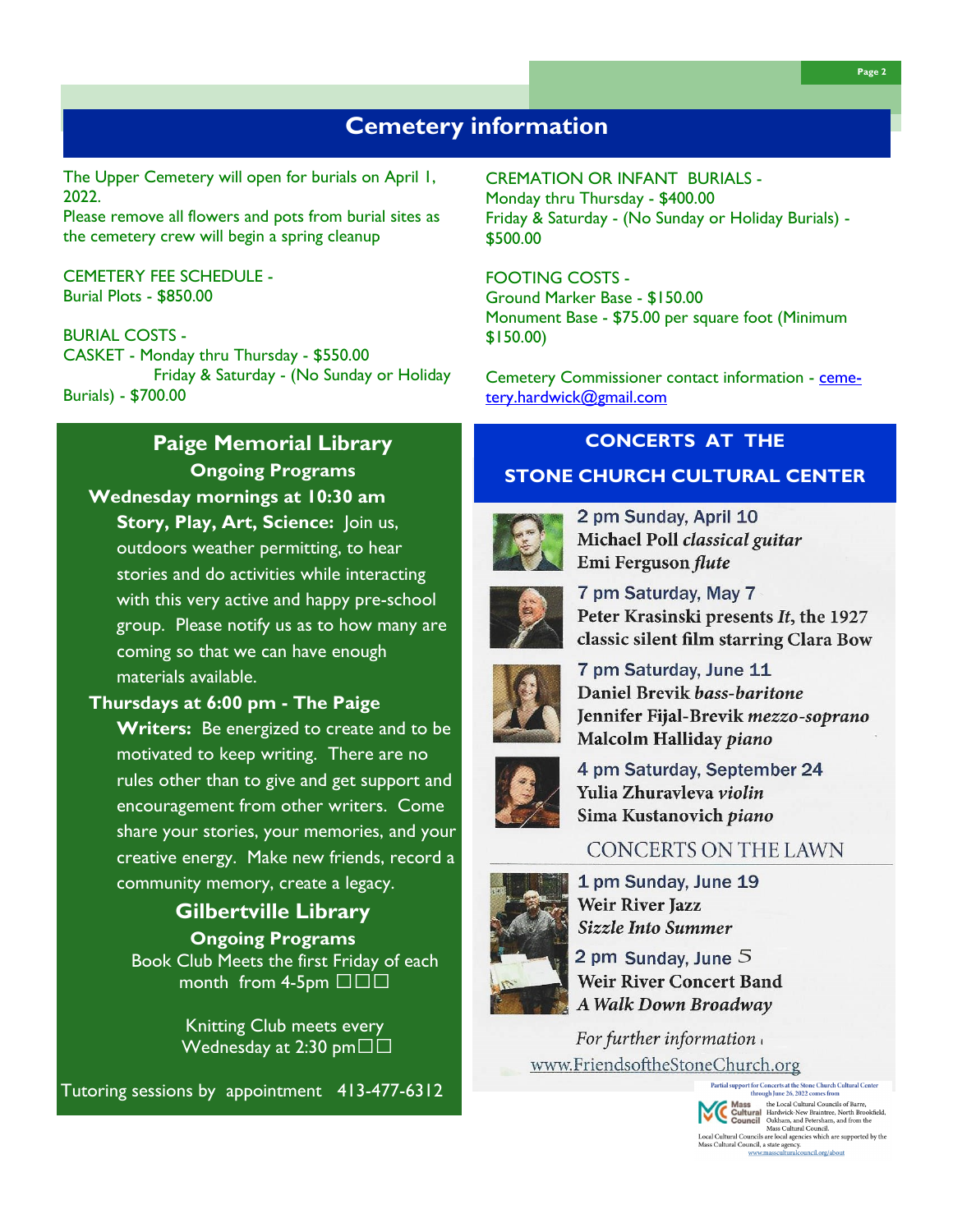# **Library News**

East Quabbin Association Libraries

hosts forest-themed events in April - May 2022 to promote our annual Community Read:

Throughout April and May, events by the newly formed East Quabbin Association of Libraries: Barre, Gilbertville, Hardwick, Hubbardston, New Braintree, Oakham, and Petersham, will be hosted in different communities with the theme of trees and Nature. These events are to support and create interest in the environment.

### **April – May – Community Read –** *Witness Tree* **by Lynda Mapes**.

**May 22** A walk to the tree in the Harvard Forest at 1:00pm along with a visit with the writer. This program is supported by the Hardwick/New Braintree Cultural Council, a local agency which is supported by the Massachusetts Cultural Council, a state agency.

### **Paige Memorial Library Show us your love of TREES!**

ALL AGES! Please create a tree in ANY art media: pencil and paper, photography, clay, paintings in oils, acrylic, or watercolor, paper mache, wood, copper wire, toilet paper rolls, pipe cleaners, stained glass… ANY MEDIA. Write down a memory, a story, or compose a poem. Do something to celebrate trees and Nature and share it. If you cannot bring it in, photograph it and send it to us. We hope to have daily postings about trees in our library and on Facebook from ALL AGES!!!!

For the Month of **April: Hardwick Fairy Tale Trail Storybook Walk** will feature *Our Tree Named Steve* by Alan Zweibel.

### **April 5 - Create a Flower Wreath from Pine-**

**cones -** Sponsored by the Friends of the Paige Memorial Library, presented by Bemis Nurseries. All materials will be provided, but you must register to get the correct supplies. Call, email, or visit the library to record your contact information and choice of wreath size: Large wreath \$39.00, Smaller wreath \$25.00. April 5 at 7:00 pm at the Town House

**April 6 – Drawing for FREE TICKETS** from the Stone Church Cultural Center. Bring a donation for the Hardwick Food Pantry to the Paige Memorial Library by April 6 and receive a coupon to enter a raffle for two FREE tickets to the concert by Michael Poll and Emi Ferguson at the Stone Church Cultural Center, 283 Main Street, Gilbertville at 2 pm on April 10.

### **April 7 – 6:00 pm - Paige Writers Group-**

will use the prompt of "Trees and Nature" for inspiration for their writing.

**April 26 – 6:00 pm Specimen Tree walkabout with Peter Schmid** Meet at the Paige Library at 6:00 PM.

For the Month of **May: Hardwick Fairy Tale Trail Storybook Walk** featuring *The Searcher and Old Tree* by David McPhail".

**May 10 – Come draw a tree** in pastels, or bring your favorite media. All ages are welcome to create your tree from imagination or from real life study. Meet outside the Paige Library at 6:00 pm.

### **Gilbertville Public Library**

**Tuesday April 12th, 2;30-5;30pm**

**Nature Puzzles for adults and young adults**

**Friday April 22nd, 4:30-6:00pm**

**Children construct a tree using paper craft**

**Thursday May 5th, 2;30-4:30PM**

**Drawing for adults and young adults** 

**Friday May 13th, 4:30-5:30pm**

**Make pine-cone bird feeders**

**Tuesday May 17th, 3;30-4;30pm**

**Storytime books themed about forest lore**